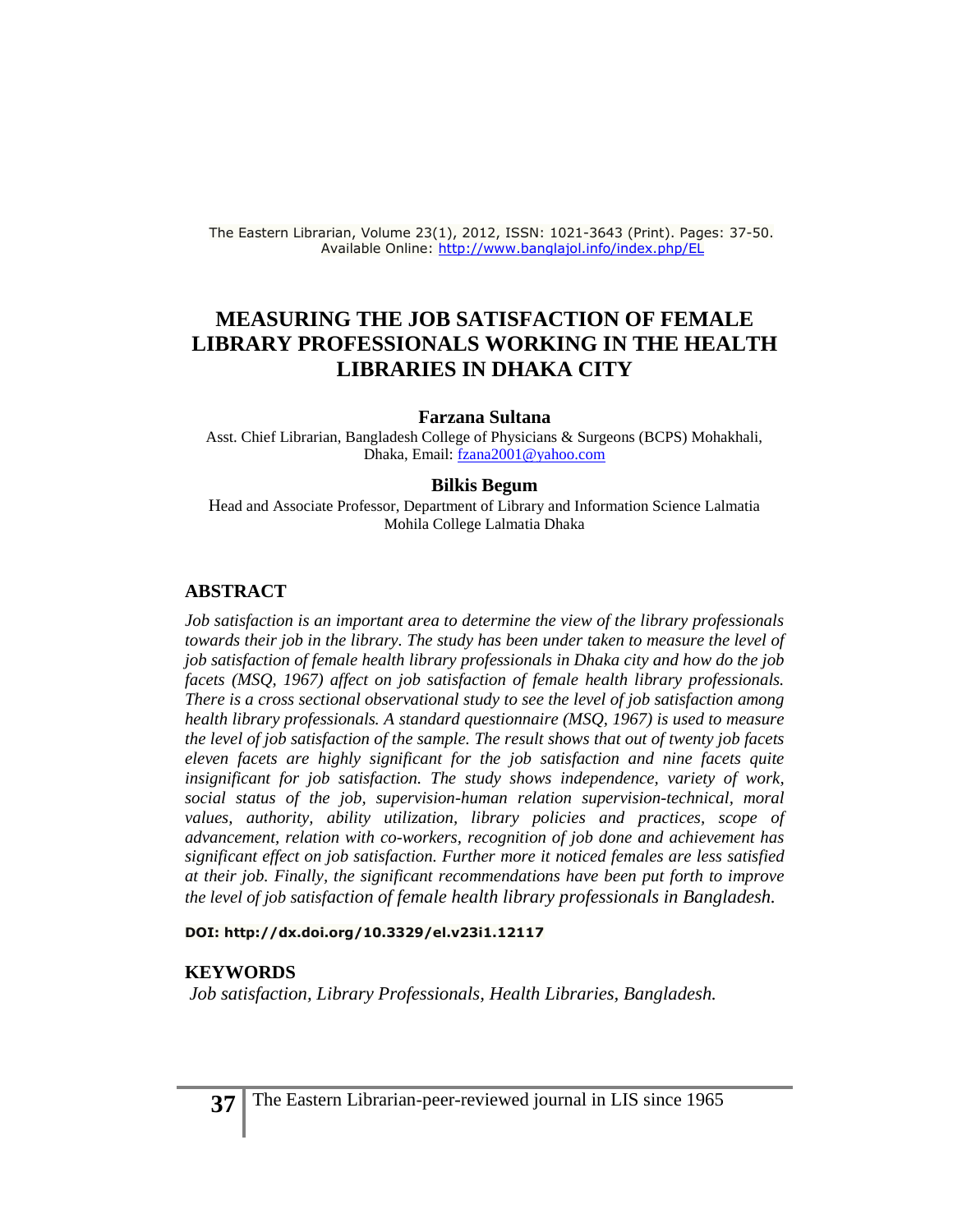#### **INTRODUCTION**

Digital devices are presently at the centre of development in all of fields. Libraries are currently undergoing profound changes due to digitization. The development of digital library has insightful effect not only on the client but also on professionals and also on the human resource management of the library. The digital library brings about changes in the activities of the library in terms of users, in job and in staffing as well. It is widely accepted that human factors is one of the key component of the digital libraries but relatively a little attention has been paid to the human and organizational factors in the library that directly contributed to the fruitfulness of the digital library. There are also many other issues, which effect its development of libraries globally.

Gender issue gains prominence after poverty and violence, particularly in developing countries. In the age of  $21<sup>st</sup>$  century males and females are equally contributing to the overall development. In the library field both of them are managing the information and resources of knowledge with the objector to some serve clients effectively. It is often found there is a big problem of variation in the percentages of existences of job in developing countries.

The ratio of females in the developing countries, particularly in Bangladesh is quite low in almost every profession. Lack of job opportunity for females is a big hindrance for the economical and social development of Bangladesh. In the digital era, the job satisfaction is one of the vital issues which are responsible for the poor employability of females. Statistically, discrimination within the job and different job related factors like; pay promotion, working condition, social status security, recognition etc are a major determinant, which decides satisfaction as a whole. In case of female job satisfaction, it is important because the result of the relationship between psychological factors and work outcome of individuals are the most significant aspects of the human life.

Job satisfaction is a complex phenomenon that can be variably interpreted. It is the absence of pain, oppressiveness and intolerance and also indeed enjoyment of work. Job satisfaction is one of the most enduring elusive constructs used in the study of industrial relations (Locke, 1976). Job satisfaction studies are based on emotional response of employees which is related with some socio-cultural, organizational and personal factors variables like pay, promotion, supervision, benefits, contingent rewards, operating procedures, co-workers, nature of work, working conditions, social status etc.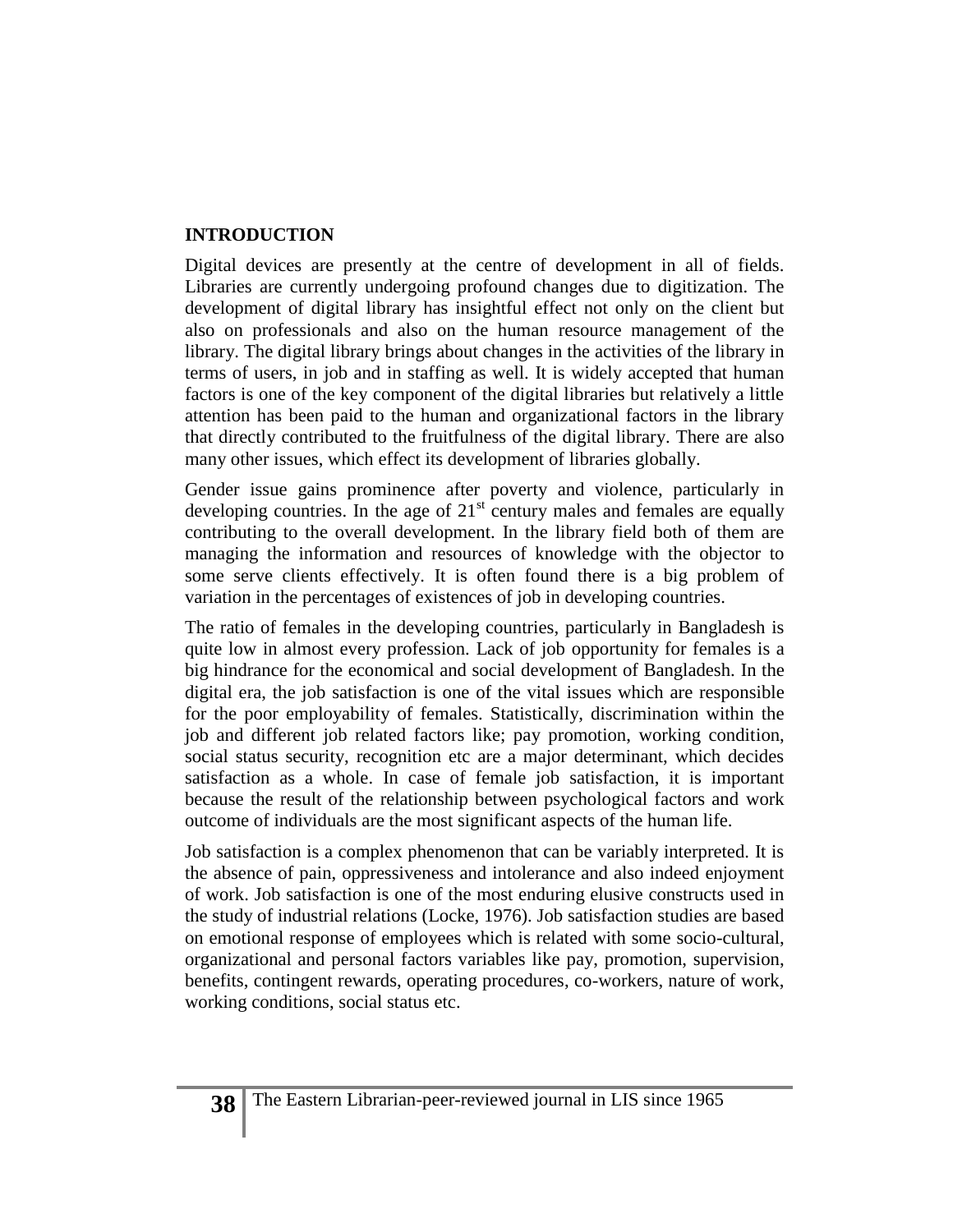# **LITERATURE REVIEW**

Job satisfaction is an important area to determine the view of the employee towards their job. The term job satisfaction was first defined by Happock (1935) as a combination of psychological, physical and environmental circumstances that cause a person to say "I am satisfied with my job". One of the vital sign of deteriorating conditions in an organization is low job satisfaction. It is a cause of grievances, low productivity, disciplinary problems and other organizational conflicts.

An attempt has been taken to present review of literature pertaining to the job satisfaction of library professionals. There are so many researches have been conducted in the area of job satisfaction over the past few decades. The various authors described different background variables namely age, gender, level of education, marital status, institutions pay, promotion, working conditions, coworkers, job status, job security, recognition, supervision and social status as playing a significant role to determinate the degree of job satisfaction among different professionals.

As the libraries are roots and fruits of civilization, libraries cannot be accomplished without the human resources generally considered to be most important and particularly in the service oriented organization like the library. In the literature review, Khaleque & Rahman (1987) and Alam et al. (2005) identified most of the job facets influenced the level of job satisfaction. On the other hand, Rahman, (1989) investigated that not only the job facets but also job stress influenced the job satisfaction of the employees. Therefore, Ashraf et al. (2009) highlighted some dependent variables like carrier growth, training and development, professionals appraisal, company loyalty, have relationship with job satisfaction. However, Rahman et al. (2009) studied the level of job satisfaction on the basis of some factors which are: self-actualization, inquisitiveness factors, aesthetic factors and comparison factors.

Therefore, different authors have measured the level of job satisfaction of the library professionals in the different country and most of the study (Parmeer & East 1993, Ebru 1995, Leckie & Brett 1997, Aspasia2004) revealed that various job related variables influenced the level of job satisfaction of the librarians. Therefore, Horenstein (1993) identified two prediction of job satisfaction perception and participation. However, Thornton (2000) and Karim (2008) identified some additional factors which were influenced on the level of job satisfaction of the library professionals - self-potentiality, communication,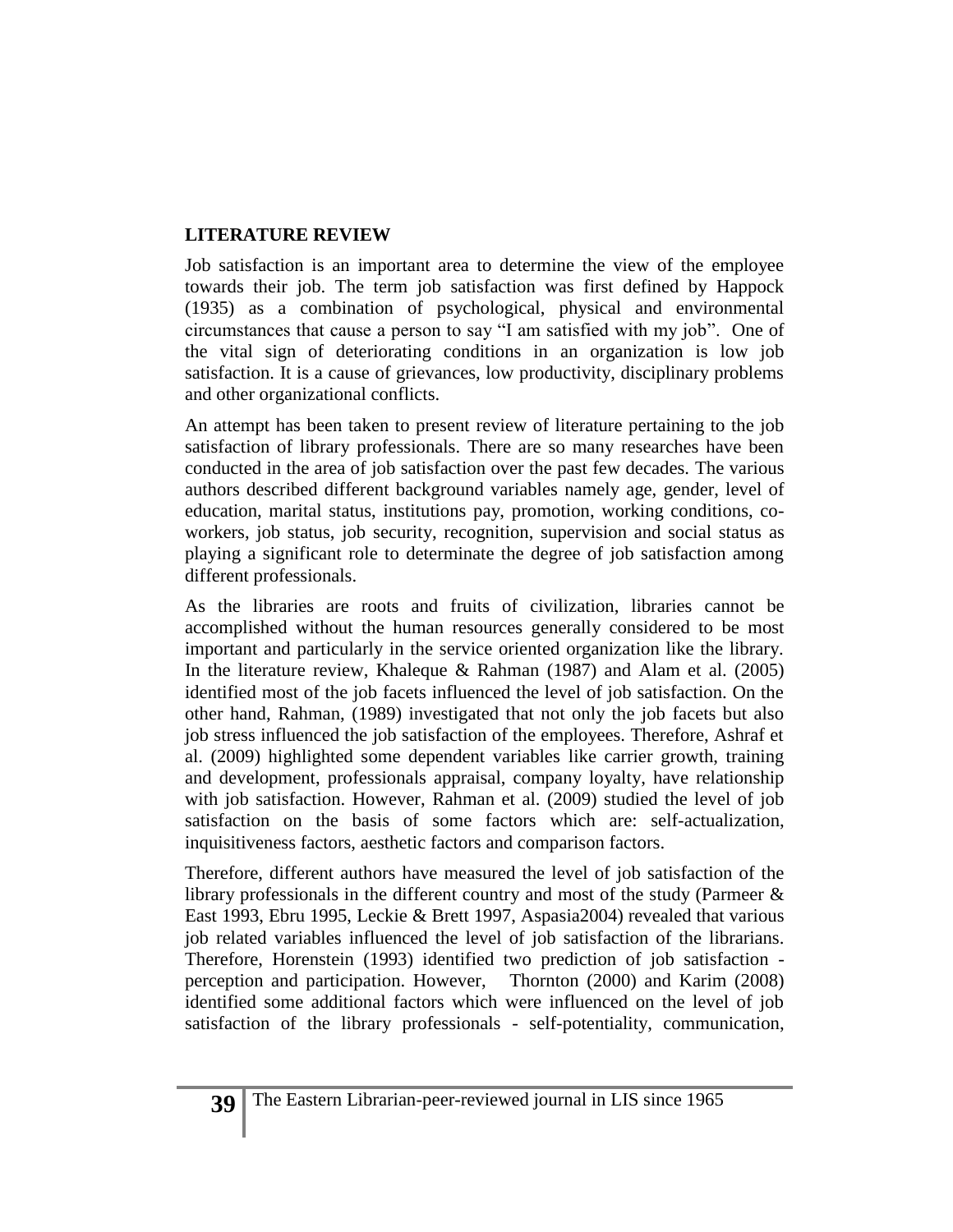procedures, professional's assignment, isolation, physical condition of the library.

Consequently, study on job satisfaction of library professionals in Bangladesh is very less. From the literature review, it observed that salary, status and organizational climates greatly influenced the level of job satisfaction of the library professionals in the country. Research on job satisfaction among Bangladeshi library personnel particularly in professionals in health libraries is lacking. There is an opportunity to do research in this field which it will be immensely helpful to find out the actual scenario of the library personnel in Bangladesh. So, it is significant to identify the level of job satisfaction among library professionals in health libraries of Bangladesh which will be more effective for the health library professionals as well as health sector in the country.

# **THE STATUS OF HEALTH LIBRARIES IN BANGLADESH**

Health library is one of the most effective ways of disseminating information to the people. It is acting as a vital role to improve living condition and quality of life. Like other basic need of the people, information is another basic requirement (Islam, 2006). To ensure the health care services, health libraries are playing a vital role by disseminating health related information to the health professionals in the country. However, in Bangladesh most of the health libraries are under the administrative authority of the ministry of health and family planning. At present, there are 73 medical colleges, 82 health related institutions in Bangladesh (MOHFW, 2009). The health science libraries in a developing country like Bangladesh are in the clutches of serious financial problems. There is the shortage of required fund, whatever fund is available cannot be utilized for non availability of necessary publications with the local books seller (Uddin, 1980). Moreover, the lack of trained staff has created cumulative deficiencies in organizing and managing the health libraries in Bangladesh. Absence of suitable positions with attractive status, salary and prospects discouraged the qualified and talented persons from making health librarianship a career in Bangladesh. Efficient professionals can best be utilized if they are satisfied with their job and high level of job satisfaction can ensure the productivity and the quality of services. In this context, job satisfaction is a major area to address in the library services urgently.

Health libraries in Bangladesh, as a whole, play an important role in the overall improvement in the country. Peoples are facing a perilous situation especially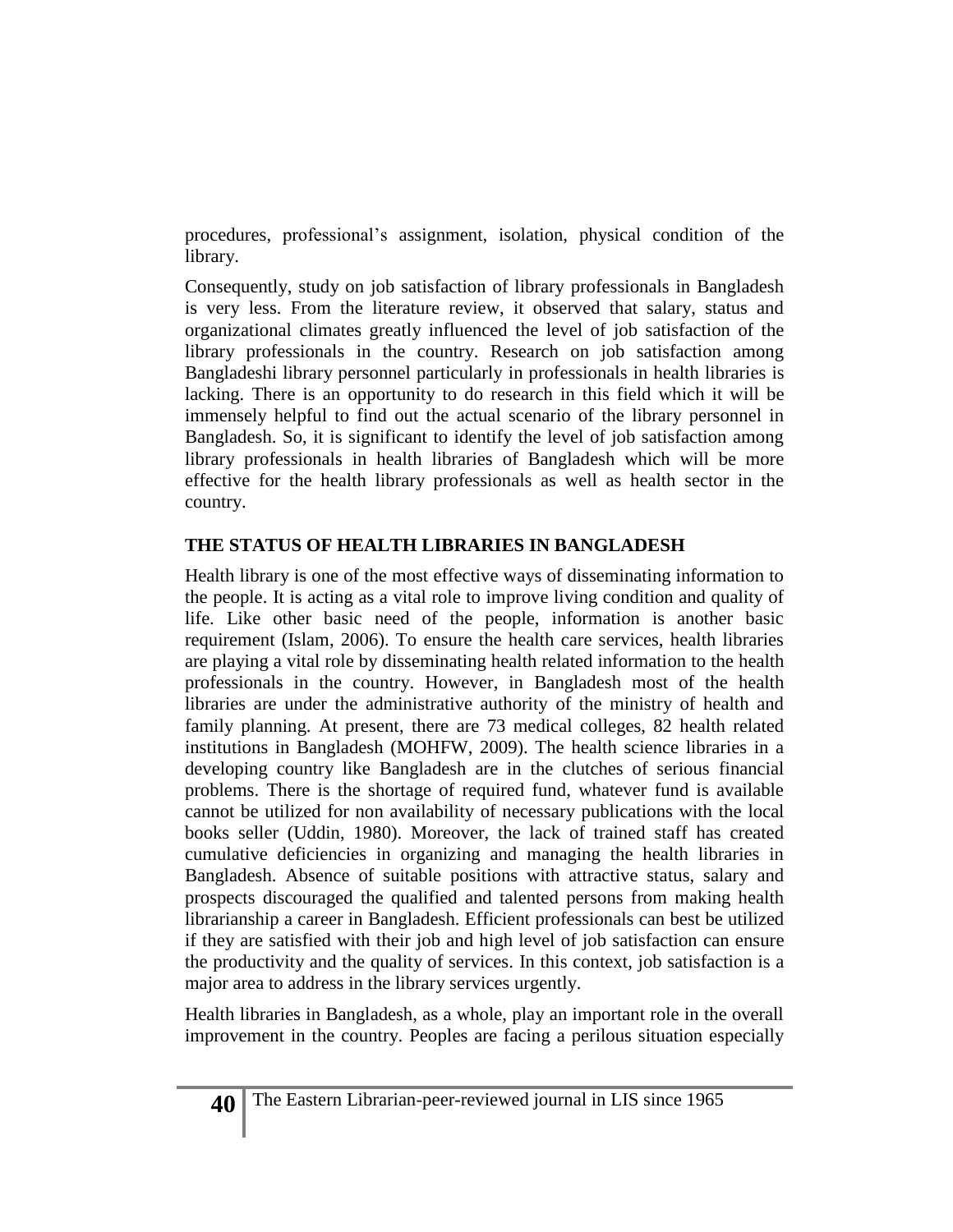in health sector due to the lack of advanced knowledge and information. The needs of demonstrate the value and impact of library and information service continuous to be one of the major challenges for the library and information profession in the  $21<sup>st</sup>$  century (Marshall, 2007).

Health libraries and information centres will need to provide effective information services to its user. The quality and effectiveness of these services depend upon the library professionals. Job satisfaction is one of vital issue that can ensure the professionals to be sound at the job and also helps to accomplish their services effectively. Job satisfaction of health libraries in the country is an important issue for the improvement of this existing condition and to achieve the goals of this field.

Determining the level of job satisfaction point of view of female is a remarkable issue at present. In male dominated society, like Bangladesh, females get less priority due to unenthusiastic attitudes toward female and unfairness at job in the country. The greater effectiveness of any organization particularly service oriented organization like library greatly concern on its professionals and the quality of services also depends on them. In this respect, it is very important to give the priority on the issue that how the female library professionals are feeling to their job. Therefore, in order to determine the level of job satisfaction in female library professionals, working in the health libraries a study has to be taken into consideration.

# **OBJECTIVES OF THE STUDY**

The objectives of this study are:

- 1. To measure the level of job satisfaction of female health library professionals in Dhaka city.
- 2. To know how the job facets affect the job satisfaction of female health library professionals.
- 3. To recommend a proper guideline to improve the level of job satisfaction of health library professionals in Bangladesh.

# **HYPOTHESIS**

*H1: Job facets have significant influence on job satisfaction. H2: There is a gender gap in the level of job satisfaction among library professionals.*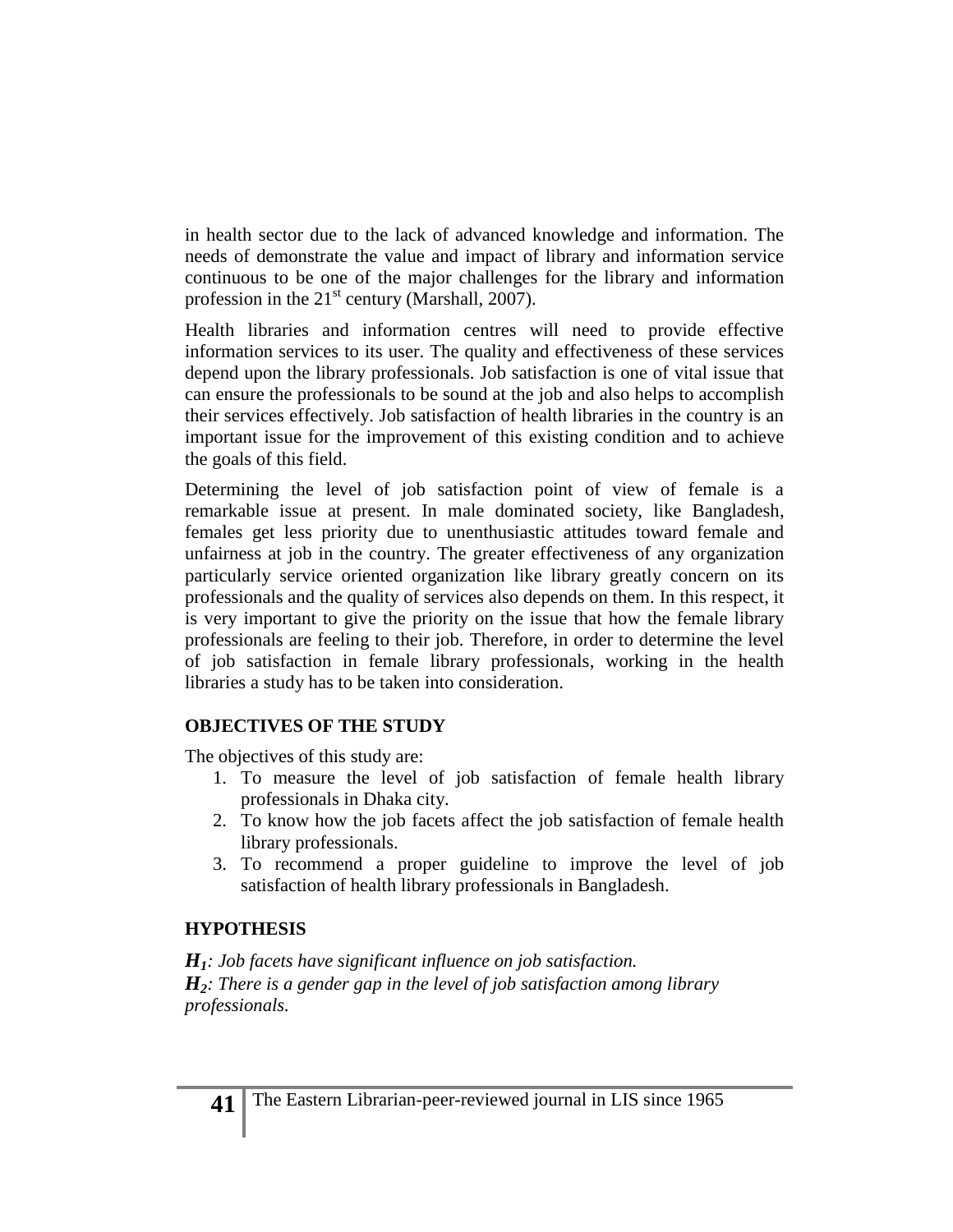#### **METHODOLOGY**

There are 73 medical colleges and 82 health related institutions in all over the country. Out of each 32 medical colleges and 50 health institutions are situated in Dhaka city (MOHFW, 2009). Since the majority of medical college, 32 out of 73 and health institutions, 50 out of 82 situated in Dhaka. Those health libraries having a collection range from 2,000 to 25,000 copies of books and at least two library professionals working in the library were considered for this study. Based on these criteria, the population of the study included the library professionals working in eight health libraries in Dhaka city. All library professionals of selected libraries were included in the study. The size of the population is 160 working health library professionals in Dhaka city. Among them 38 were asked to participate in the study.

#### **Data Collection Tools and Analysis**

Primary data was collected by using questionnaire to measure the level of job satisfaction of the health library professionals. A structured tool was divided by two sections: Section-I used to measure the level of job satisfaction of the health library professionals and it included the short form of *Minnesota Satisfaction Questionnaire* (MSQ 1967). Section II was designed to collect personal information from the respondents. In order to find out the relationship between job satisfaction and personal information of health library professionals, six total of nine items with varying scale ranging from one to six were prepared and administered .The Student's 't' test, and 'Z' test statistical methods were used to test the hypothesis .

# **RESULT**

A total of 38 health library professionals were invited to participate in the study, of them 31 participated. Their age ranged from 25 to 55 years. 16 of the participant were male. 28 of the participant were married. Their length of service ranged from 2.5 to 3.5 years. The questionnaire was based on Minnesota Satisfaction Questionnaire (MSQ) to measuring job satisfaction. For the purpose of the study, short-form of MSQ was used and tested in various organizations and on library personnel who are posted at different position. Each item of MSQ scale refers to reinforce to the work environment. Based on the twenty job facets like; activity, independence, variety, social status, supervision-human relation, supervision technical, moral values, security, social service, authority, ability utilization, library policies and practice,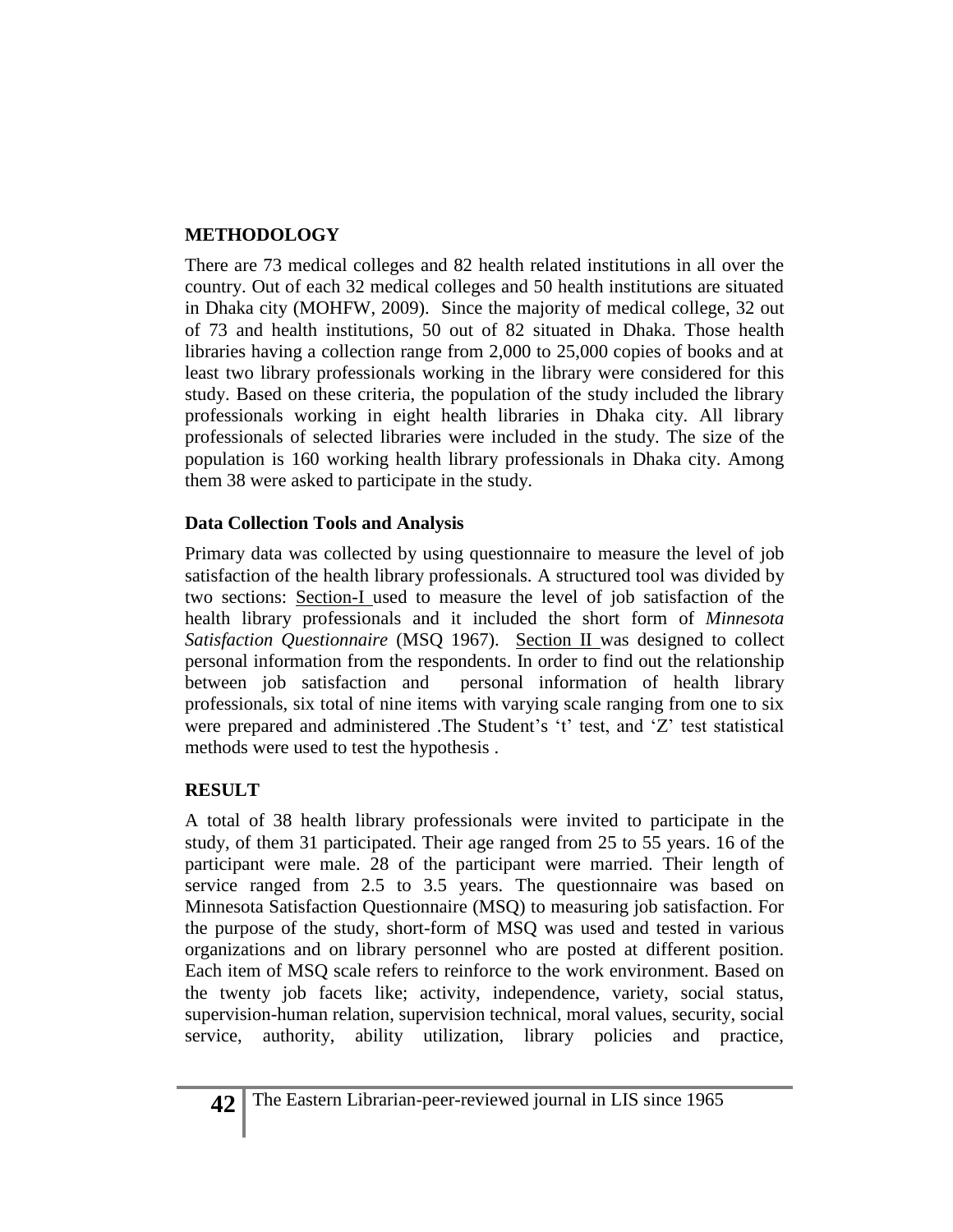compensation, advancement, responsibility, creativity, working condition, coworker, recognition achievement. The short-form MSQ consists of three scales: Intrinsic Satisfaction, Extrinsic Satisfaction and General Satisfaction. Each answer was marked from 1 to 5 with the level of satisfaction on different aspects of their job. According to Manual for the Minnesota Satisfaction Questionnaire, 1967 a scoring system was followed to identify the response of the professionals. The respondent indicates how satisfied he/she is with the present job by providing his/her response among five alternative (extremely satisfied=5, very satisfied=4, satisfied=3, less satisfied=2, not satisfied=1).

| <b>Job Facet</b>               | p value | Level of significant |  |
|--------------------------------|---------|----------------------|--|
| Activity                       | > 0.05  | Insignificant        |  |
| Independence                   | < 0.05  | Significant          |  |
| Variety                        | < 01    | Highly significant   |  |
| <b>Social Status</b>           | < 0.05  | Significant          |  |
| Supervision-Human Relations    | < 01    | Highly significant   |  |
| Supervision-Technical          | < 01    | Highly significant   |  |
| <b>Moral Values</b>            | < 01    | Highly significant   |  |
| Security                       | > 0.05  | Insignificant        |  |
| <b>Social Services</b>         | > 0.05  | Insignificant        |  |
| Authority                      | < 01    | Highly significant   |  |
| <b>Ability Utilization</b>     | < 01    | Highly significant   |  |
| Library policies and Practices | < 01    | Highly significant   |  |
| Compensation                   | > 0.05  | Insignificant        |  |
| Advancement                    | < 01    | Highly significant   |  |
| Responsibility                 | > 0.05  | Insignificant        |  |
| Creativity                     | < 0.05  | Significant          |  |
| <b>Working Condition</b>       | > 0.05  | Insignificant        |  |
| Co-workers                     | < 01    | Highly significant   |  |
| Recognition                    | < 01    | Highly significant   |  |
| Achievement                    | < 01    | Highly significant   |  |

Table 1: Job Facets and Job Satisfaction

Note: value  $\langle \langle .05 \rangle$  significant), p value  $\langle \langle .01 \rangle$  highly significant) and p value  $\langle \rangle$ .05 insignificant).

There are twenty job facets and background variables have been considered in this study. In this study, the Student's 't' test was considered to see if the score was significantly different job facets and job satisfaction. Most of the job facets i.e. independence( p value  $\langle .05,$  significant), variety (p value  $\langle .01,$  highly significant), social status( p value <.05, significant), supervision-human relation (p value $\leq 0.01$ , highly significant), supervision- technical (p value  $\leq 0.01$ , highly significant), moral value( $p$  value <.01, highly significant), authority ( $p$  value,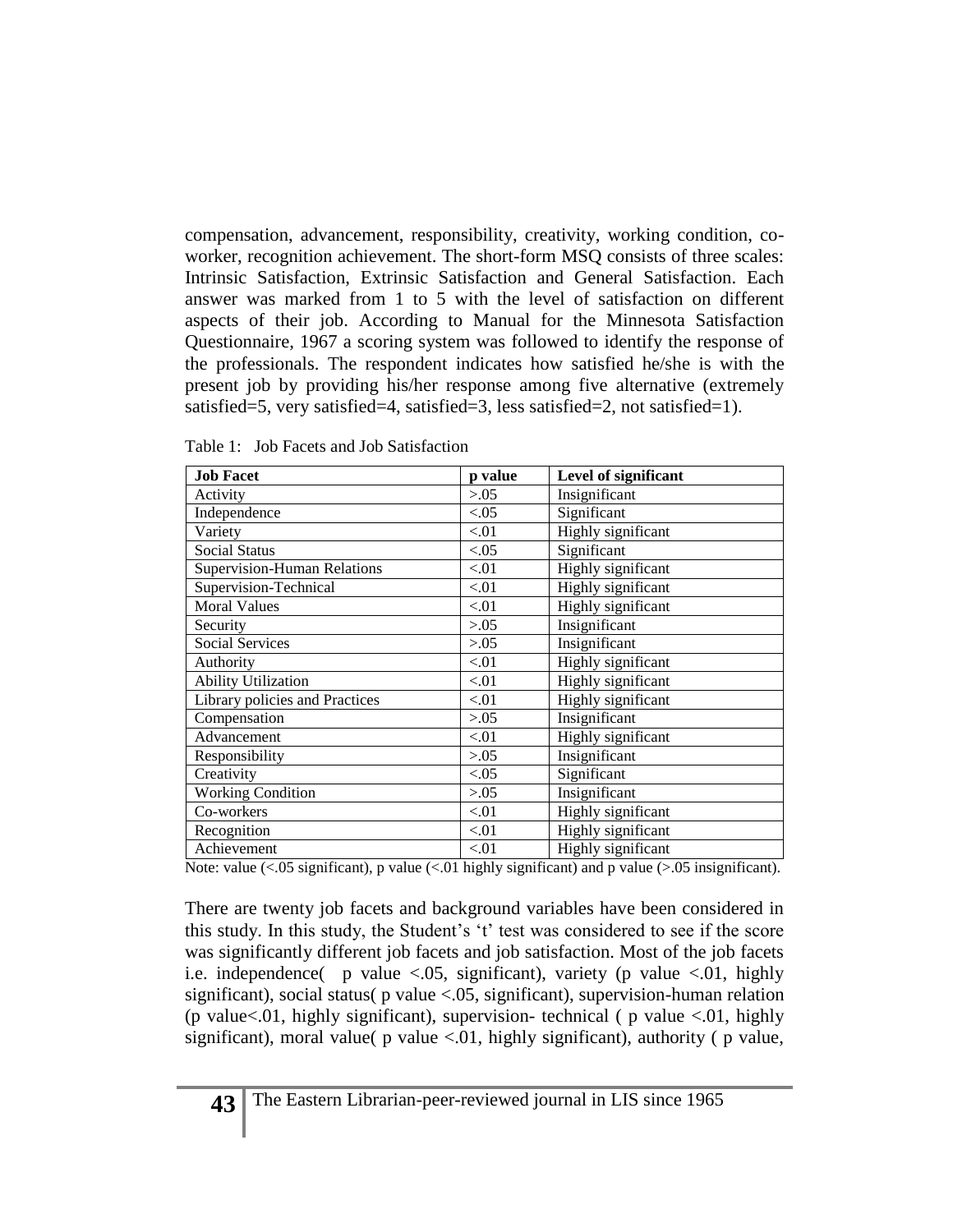$\langle 0.01, \text{highly significant} \rangle$ , ability utilization ( p value  $\langle 0.01, \text{highly significant} \rangle$ , library policies and practices( p value <.01, highly significant), advancement ( p value,  $\langle .01, \text{ highly significant} \rangle$ , creativity ( p value  $\langle .05 \text{ significant} \rangle$ , coworkers ( $p$  value <.01 highly significant), recognition ( $p$  value <.01, highly significant), achievement ( $p$  value <.01, highly significant) have significant relationship with job satisfaction of the professionals. Meanwhile other job facets i.e. activity (p value  $>0.05$ , insignificant), security (p value  $>0.05$ , insignificant), social services (p value  $>0.05$ , insignificant), compensation (p value  $> 0.05$ , insignificant), responsibility (p value  $> 0.05$ , insignificant), working condition (p value >.05, insignificant) have not any significant relationship with job satisfaction of the professionals.

In this study, personal information like; sex is considered to identify whether background variable is influenced to the level of job satisfaction of the health library professionals.

| <b>Sex</b>   | <b>Frequency</b> | Percent |
|--------------|------------------|---------|
| Male         |                  | 51.61   |
| Female       |                  | 48.38   |
| <b>Total</b> | 31               | 100     |

Table 2: Sex of the respondents

The above table clearly indicates that male (51.61%) and female (48.38%) are almost equally employed in the selected health libraries. On the basis of above point of view, it is found that male  $(N=16, 51.61%)$  and female  $(N= 15, 10.61%)$ 48.38%) are almost equally employed in the health library where research was conducted. The equality of both may be due to the nature of the work or the favorable working condition.

Table: 3 Sex and Jobs

| <b>Background Variable</b> | p Value | <b>Level of Significant</b> |
|----------------------------|---------|-----------------------------|
| Sex                        |         | Highly significant          |

*Note: p value (<.05 significant), p value (<.01 highly significant) and p value (> 05 insignificant)*.

The Z-test was used to determinate the gender and job satisfaction of the respondents. The male, female ratio in the group A (highly satisfied group) was  $4:1(n_1 5)$  and the male, female ratio in the group B (moderately satisfied group)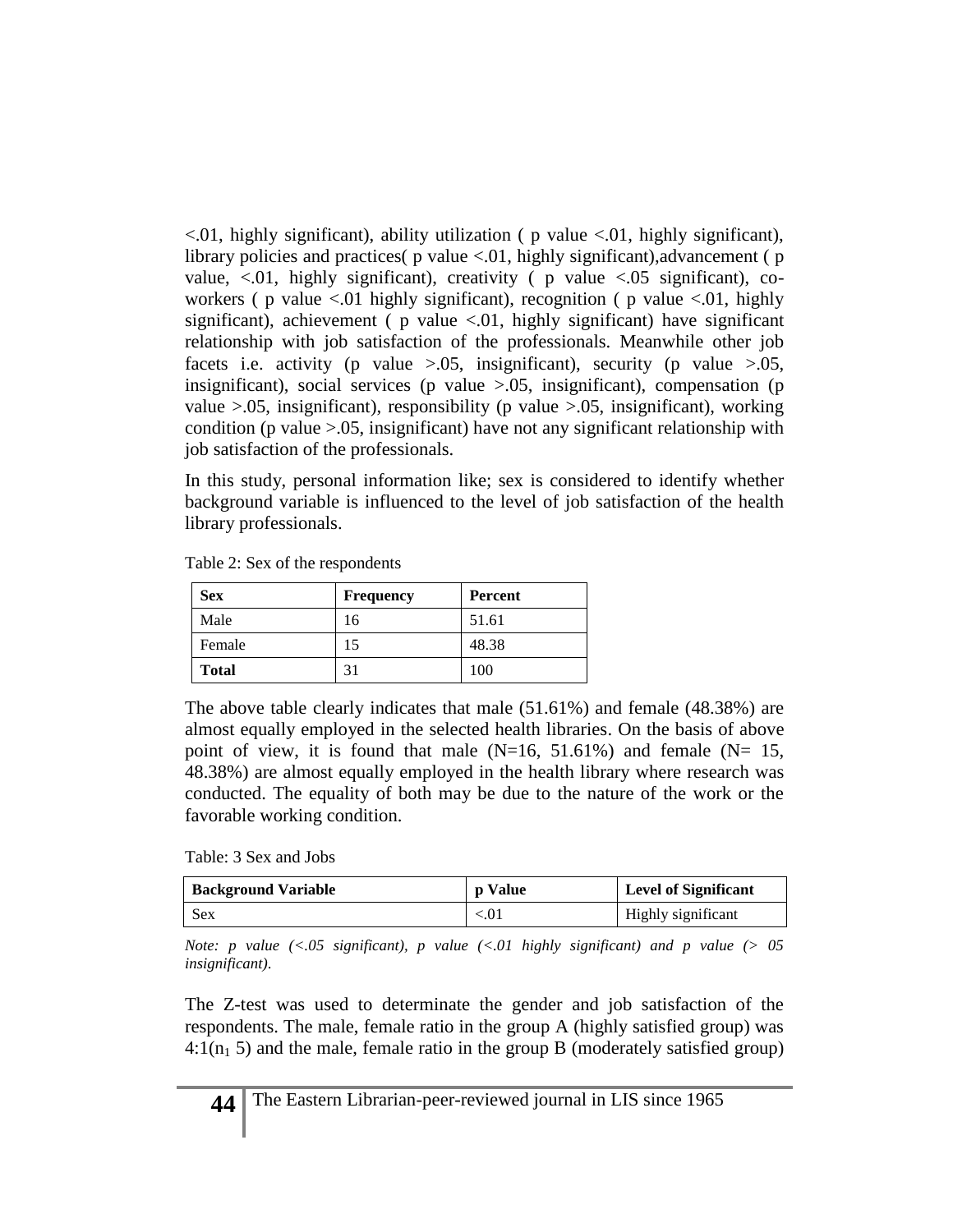was  $12:14(n<sub>2</sub> 26)$ . Z-test was used to see if the difference of the ratios were significant. The z score was  $>3$  and the p value was  $< 01$  (Highly significant). It seems that males are more satisfied with their jobs than their counterpart females.

In the view of the result *hypothesis: Job facets have significant influence on job satisfaction* is partially accepted and null hypothesis is that there is no significant influence between job facets and job satisfaction of the professionals is partially rejected. The second hypothesis: *There is a gender gap in the level of job satisfaction among library professionals* is accepted. The null hypothesis, that there is no gender gap in the level of job satisfaction among library professionals is rejected.

# **DISCUSSION**

The library is a service-oriented organization. The main objective is to provide services to the concerned users. The quality of service mostly depends on the library personnel, who are involved in this service. Job satisfaction is an important factor, which influences the library personnel as well as the services, which they are rendering. In Bangladesh, there has been an overall lacking of library facilities in different institutions. But as more and more facilities are being established, the focus is now on getting maximum benefits from these institutions. There is more attention on getting better service from existing resources. To get better service from these individuals we have to look into their hope and inspirations. Proper motivation and job satisfaction are essential to bring out the most output from an individual in any situation. From 8 health libraries a total of 31 library professionals took part in the study. Male  $(N=16, 16)$ 51.61%) and female  $(N=15, 48.38%)$  are almost equally employed in these libraries.

There are significant differences between job satisfactions based on gender. Results of this study indicate that female professionals are less satisfied than their male counterparts. There are several research has found the less satisfaction level of females. Oshagbemi (2000) also stated that female have less job satisfaction due to inequality in job related factors such as pay, promotion and job level. The researcher added to give equal opportunity to female. Hulin and Smith (1965) cited in Chui (1998) found that females carried lower satisfaction levels, which covered for example, rank and promotional opportunities. Contrary to the findings of this study, Clark (1997) cited in Donohue and Heywood (2004) found women to experience greater job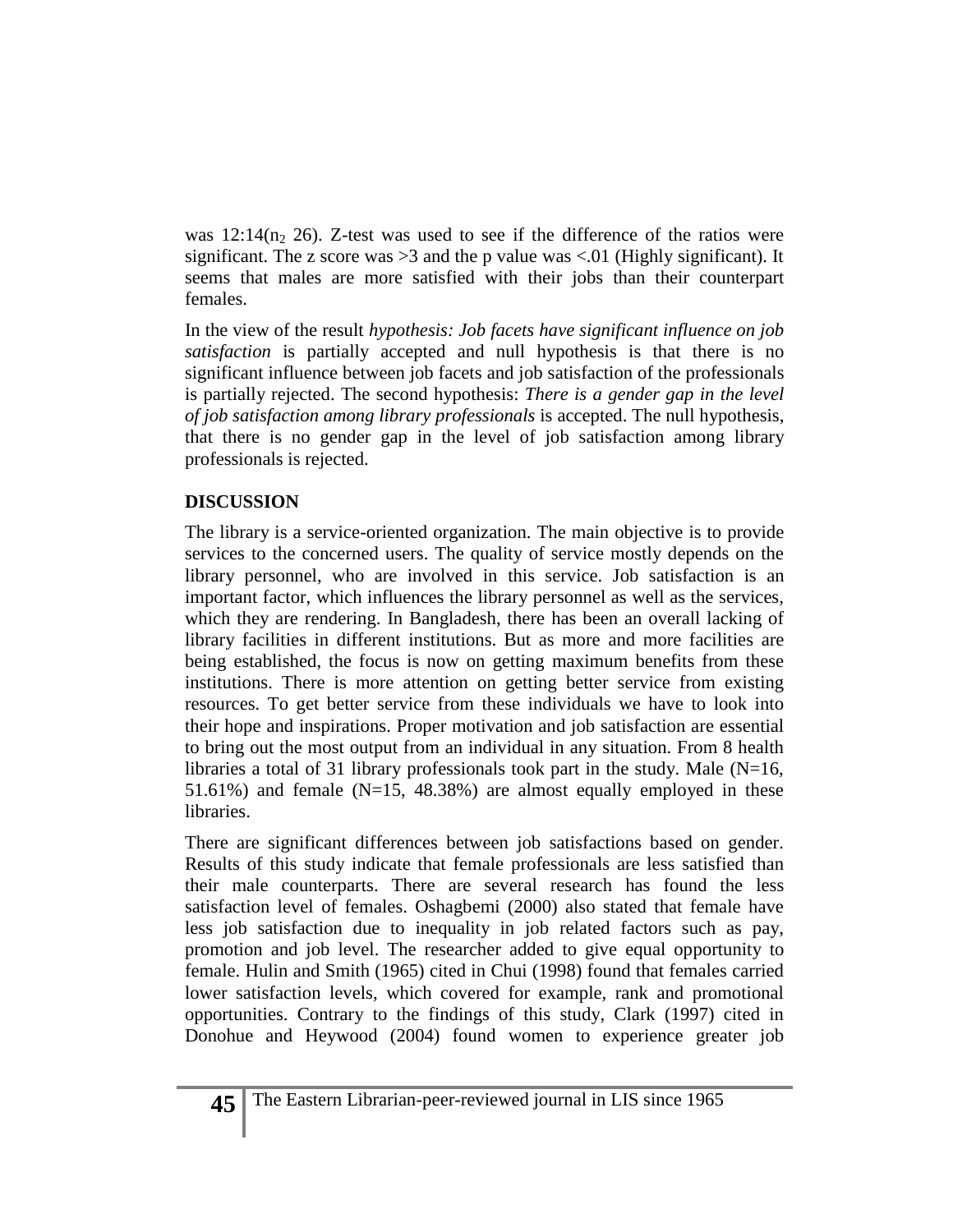satisfaction. Another study conducted by Tang and Talpade (1999) found significant differences between males and females in terms of job satisfaction. Their study found that males have higher satisfaction with remuneration in relation to females, whereas females have higher satisfaction with co-workers than their counterpart male.

In this study there is incoherent significant relationship found between job satisfaction and job facets of the health library professionals. It has been found that nearly all of job facets accept activity, job security, social status, salary, responsibility, working condition are significantly influenced the level of job satisfaction of the professionals. It is noticed to find that motivational factors are important to influence on the level of job satisfaction. Therefore, to determine satisfaction or dissatisfaction of employee, salary is an important variable than others. Lack of salary raises anxiety among employee and hindered hope of satisfying some desired wants, ambition or needs. It's a motivator as well as status symbol. But this study does not find any significant relationship between salary and job satisfaction. In the same way, working condition is also not found significantly influential to the job satisfaction though it is also important variable to determine the job satisfaction and it influences the employee both physical and psychologically. Similarly, Job security is more important for the employee's job satisfaction at their work place. It is more important to lower level than higher level. The findings of this study indicate that there was insignificant relationship between job security and job satisfaction. However, there are other imperative facets like activity, social services, responsibility found the relationship with job satisfaction.

Result of this study identified that the strongest relationship was obtained between job satisfaction and job related factors i.e. Variety, supervision-human relations, supervision-technical, moral values, authority, ability utilization, library policies and practice, promotion, co-workers, recognition, achievement have highly significant while independence, social status, creativity have weak significant influence on the level of job satisfaction of the professionals. The job facets like independence, variety, social status, supervision-human relations, supervision-technical, moral values, social status, authority, ability utilization, library policies and practices, promotion, creativity, co-workers, recognition and achievement are responsible for dissatisfaction of library professionals in health libraries in Bangladesh.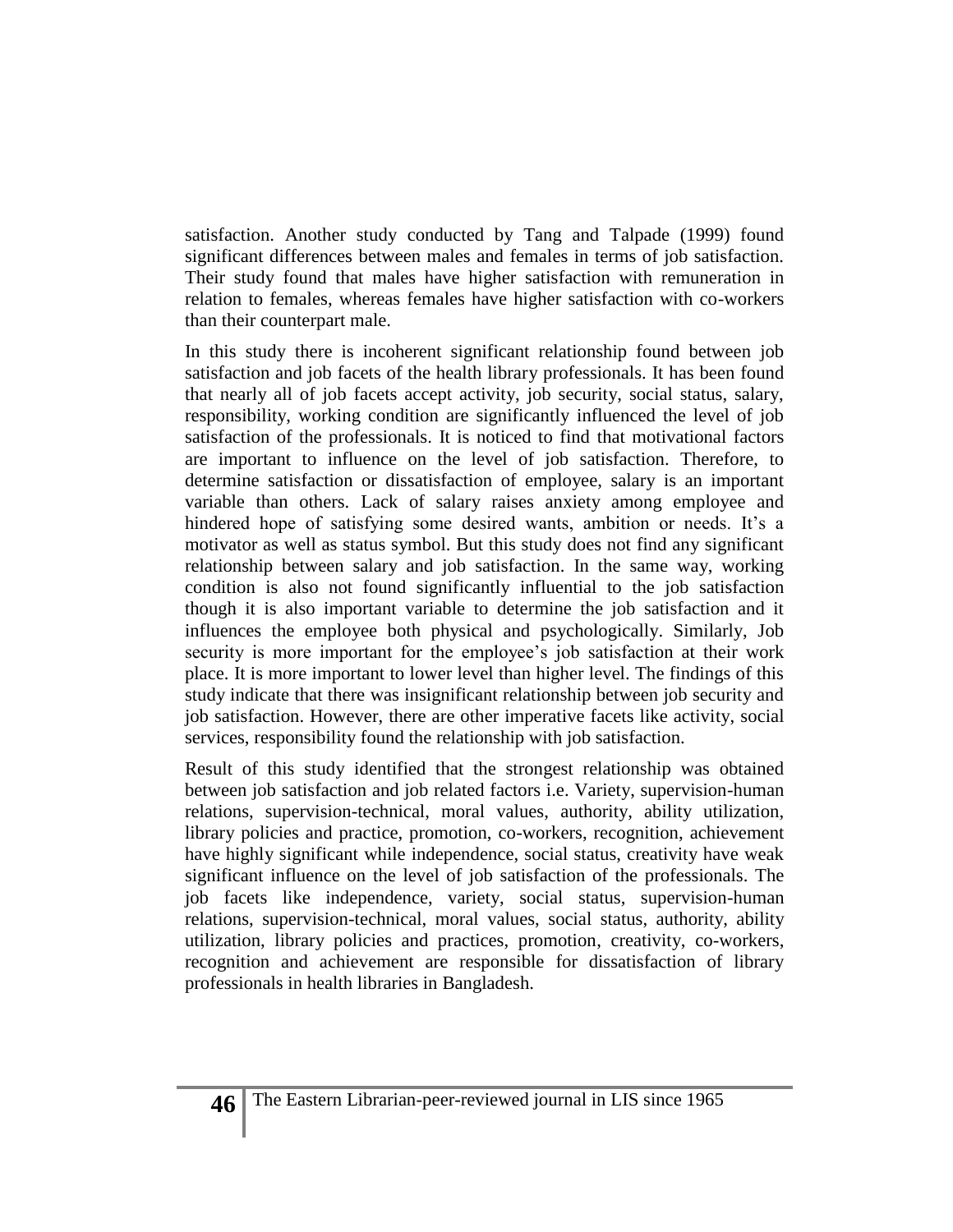#### **RECOMMENDATIONS**

To enhance the level of job satisfaction of the females, this study is recommended the following steps:

- The job status as social aspect of library professionals should be defined for the enhancement of job satisfaction. In our society the social status of library processionals and the influence they have in shaping the minds of people is yet to be acknowledged. The media can play a great role in educating the people. The role of libraries and library professionals may play in the thinking of a society, if given the opportunity. Only through building awareness, the people of the importance of the professionals, can the social status of the librarians be increased.
- The management of health libraries should be more flexible. They should carry the ability to develop the managerial structure, policies and practices in term of digital changes. They need to adapt a good entrepreneurial, innovative approach, elevating the motivation. They should also develop their managerial behaviour in terms of decision making process towards females.
- Supervisor should be trained on the technical aspect of their job. All the institutions should be equipped with modern up-to-date technologies for the developing of digital libraries. The supervisors need to be trained about the modern methods of human resource management. They should be provided with on the job training about these things from time to time. They should also be advised to give due praise where it is due.
- It should be given the same opportunity for promotion to females. The area of rewards most notable issues for the job satisfaction. Empowering, recognition and rewarding can increase the level of performance which repeatedly influences the level of job satisfaction
- Relation with co-workers seem to influence the level of job satisfaction in each individual particularly for females in male dominating environment, every institute should have a training program to train the staffs on how to get well along with each other.
- To provide training on digital libraries to the professionals. Continuous training is needed for female library professionals in health libraries in the country. The quality of training they received is moderate good to excellent. It can reduce the frustration to new changes at work. It is not only ensuring the professional development but also increase the level of their confidence.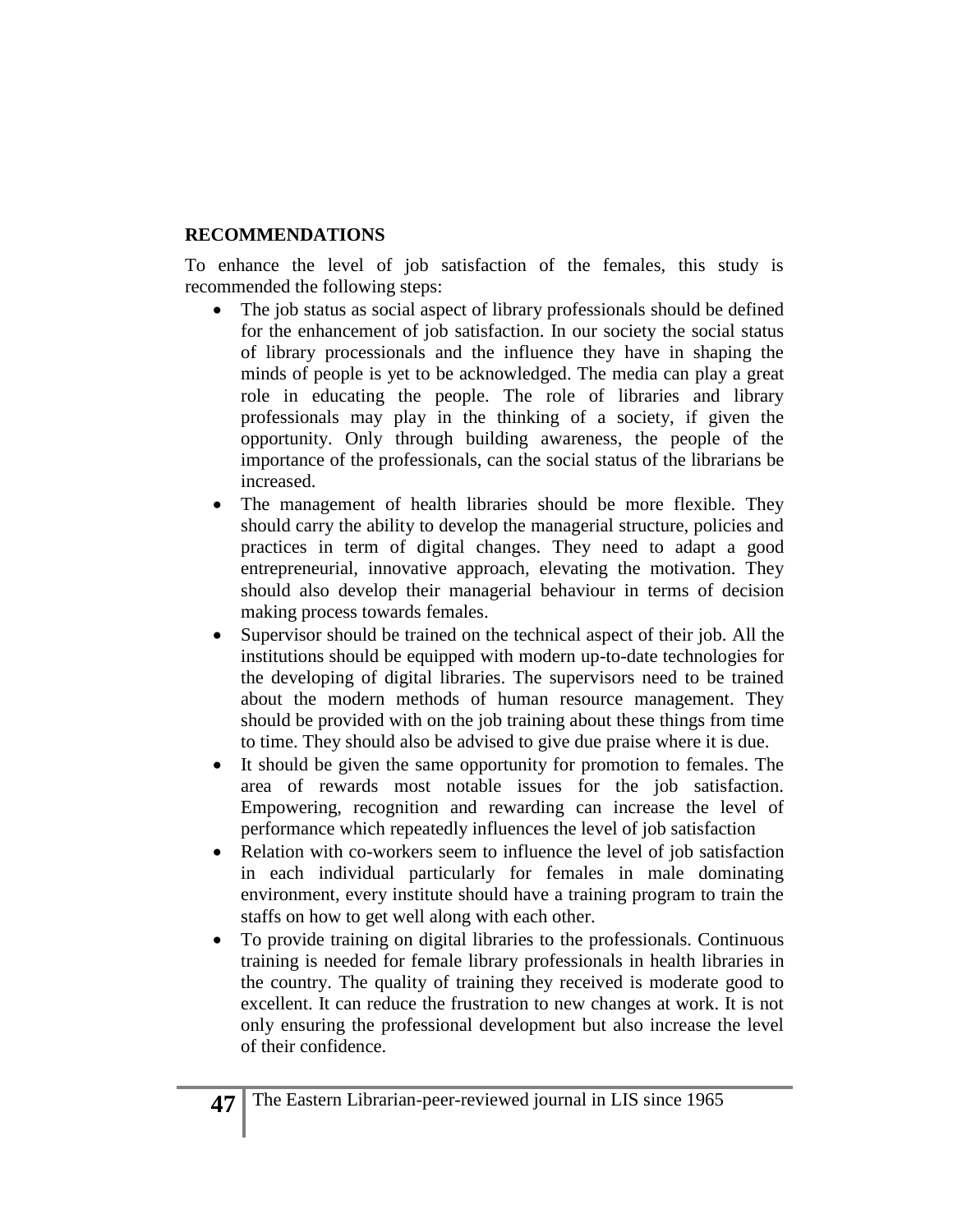- Gender discrimination should be reduced in health libraries in the country. Gender inequality is an acute problem in all sectors in the country. It eliminates female from upper to lower position in job that badly impacts on female potentiality.
- Security at the work place should be ensured for the female library professionals. Perceived injustices, electronic surveillance, job insecurity, physical and psychological aggression create lack of selfesteem of females professionals at work.
- Social awareness should be created so that the male partner takes more responsibility for the families of working women
- Working environment should be a more woman friendly. Although females in developing countries like Bangladesh have had little contact with the new technologies but favourable working environment can make them interest to adjust with the new technological changes. Healthy working environment also helps to improve their lives and their family which directly influence their level of job satisfaction.
- Children day care centre should be establish in every institution. Females also have lots of responsibilities to their family. Keeping children in safe place make them sound in psychologically, it can stimulate to give their best effort at work.
- Why female are less satisfied with their job can be an issue for further study. This study also has recommended a bigger study to look into the cause.

# **CONCLUSION**

Digital library needs digital professionals who are skilled, knowledgeable and experienced. Although the study identified that females are almost equally working at health libraries in the country. The role and function of female library professionals in library services is a subject that has been generally not received adequate attention in the country. Females are in naturally and traditionally treat as to be weak in the society because of lack of education and lack of opportunities in the job market. They become socially discriminated and they are deprived of employment in many of professions. As a result they lead an unsure life. This study has found that females are less satisfied with their job than their counterpart male. The research found the female professionals are statistically equal in the health related libraries in the country and surprising is that most of them are less satisfied with their job. So that care must be taken to develop of job satisfaction in aspect of job related factors like independence,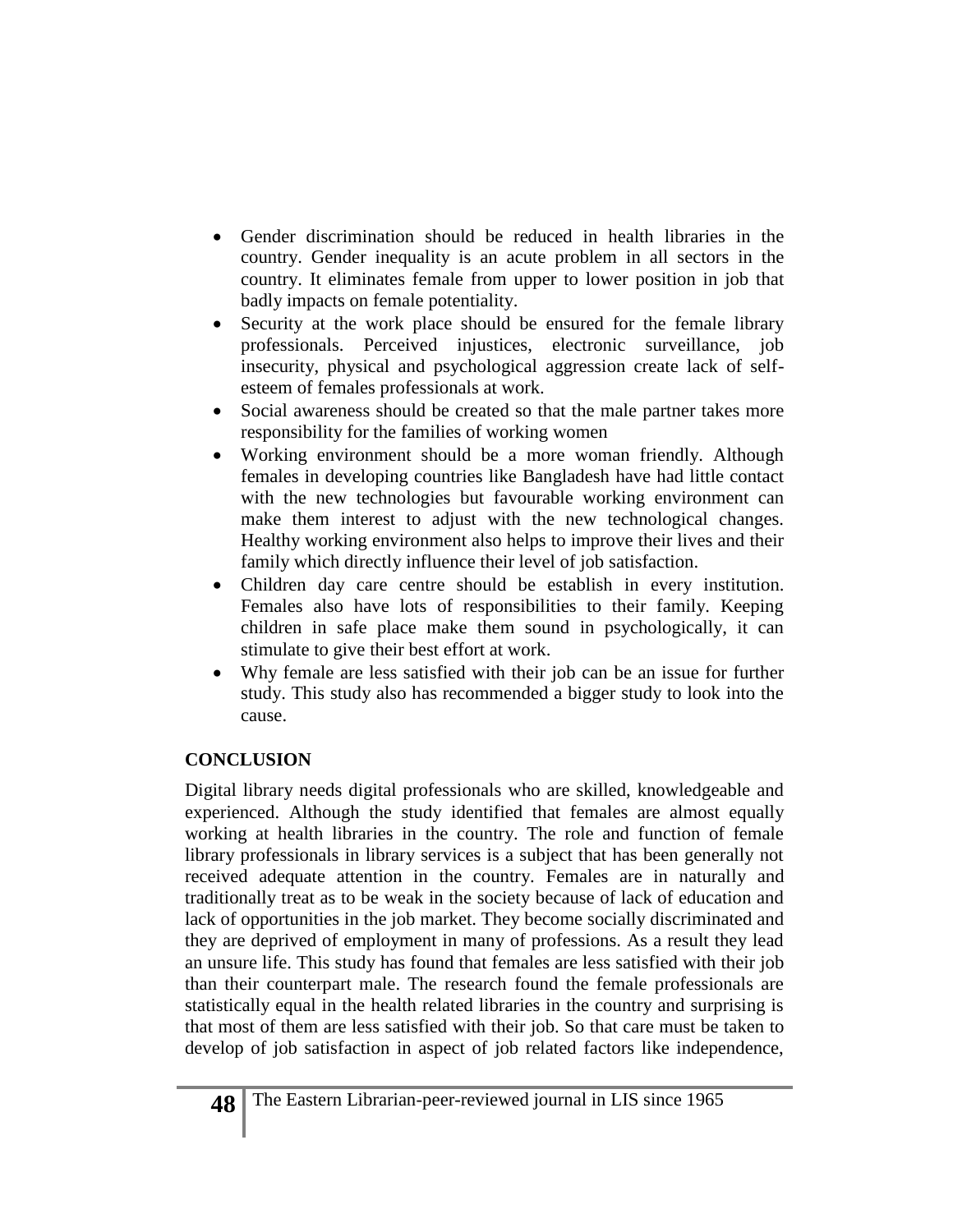variety, social status of the female professionals, good supervisory techniques, point of moral values, authority towards work, utilization of ability of female professionals, strong and favourable library policies and practices, balance in position, responsibility, promotion, recognition and achievement, maintain a good relationship with co-workers, encourage to using the creativity of the female professionals on their job and achieving the mental satisfaction towards job. These areas might be increased easily at the job satisfaction level of female health library professionals in Bangladesh. This measure will make them selfreliant and keep them on job for long-term employment. It is also notable that the previous way of running the libraries will have to entrance in digital agre in order to put on more responsibilities and more decision making power. So females in library profession should be more sound and satisfied at the job to achieve the goals of the digital libraries in health sector of Bangladesh.

#### **REFERENCES**

- Alam, S. S., Tallha, M., Civanand, N. C. & Ahsan, N. M., (2005). Job satisfaction of university women teachers in Bangladesh. *Journal of Social Science, 1(2)*, 88-91.
- Ashraf, M. A., Joarder, M. H. R. & Al-Masum, R (2009). Job satisfaction of the employees in the mobile phone corporate in Bangladesh: a case study. *AIUB Journal of Business and Economics, 8 (1)*, 1-16.
- Aspasia, T. (2005). Measurement of burnout and the influence of background characteristics in Greek academic librarians. *Library Management, 26(3)*, 130- 138.
- Chiu, C. (1998). Do professional women have lower job satisfaction than professional men lawyers as a case study *. Sex roles*, 38(7/8), 521-537.
- Clark, A. E. (1997). Job Satisfaction and Gender: Why women are so happy at work.  *Labour Economics*, 4, 341-372.
- Donohue, S. M. & Heywood, J. S. (2004). Job satisfaction and gender: An expanded specification from the NLSY. *International Journal of Manpower*, 25( 2), 211-238.
- Ebru, K. (1995). *Job satisfaction of the librarian in the developing countries*.  $61<sup>st</sup>$ IFLA General Conference Proceedings Aug 20-25.
- Hoppock, R. (1935). Job satisfaction. New York: Harper and Row. 18-35.
- Horenstein, B. (1993, May). Job satisfaction of academic libraries; an examination of the relationship between satisfaction, faculty status and participation. *College & Research Libraries, 54*, 255-269.
- Hulin, C. L. &. Smith, P. C. (1995). A Linear Model of Job Satisfaction. *Journal of Applied Psychology. 49*, 209-216.
- Islam , M. S. (2006). Status of rural library and information services in Bangladesh: direction for the development. *The Social Science, 1*(1), 15-21.
- Karim, N. H. A. (2008). Investigating the correlates and predictors of job satisfaction